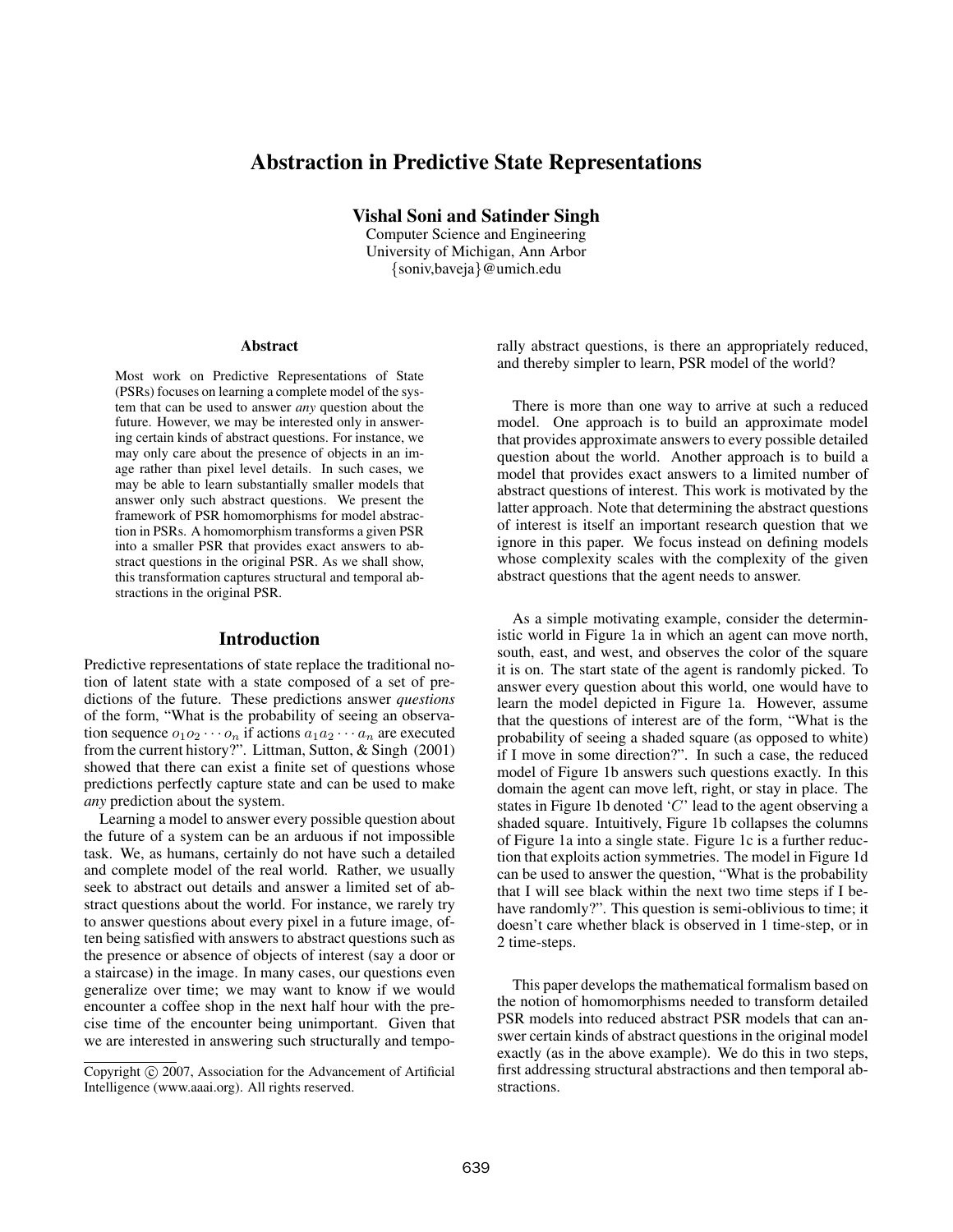

Figure 1: Illustration of abstraction.

# Related Work: Model Minimization in Dynamical Systems

Building reduced models in PSRs is related to model minimization methods studied in the context of dynamical systems. Dean & Givan (1997) have explored model minimization in the context of MDPs and base their definition of state equivalence on the concept of homogeneous partition of the state space. Ravindran & Barto (2002) also explore model minimization in their work on MDP homomorphisms, which are based on the notion of homomorphisms of finite state machines. Ravindran & Barto (2003) extend MDP homomorphisms to SMDPs. Van der Schaft (2004) explores model minimization in continuous linear dynamical systems by extending bisimulations for concurrent processes. Our framework of PSR homomorphisms extends the above ideas to model minimization in PSRs.

### Predictive State Representations

Discrete controlled dynamical systems are characterized by a finite set of actions, A, and observations, O. At every time step i, the agent takes an action  $a^i \in A$  and receives some observation  $o^i \in O$ . A *history* is a sequence of actions and observations  $a^1o^1 \cdots a^n o^n$  through time-step n. Similarly, a *test* is a possible sequence of future actions and observations  $a_1o_1 \cdots a_n o_n$  (note the use of subscripts and superscripts). A test is said to succeed if the observations of the test are received given that the actions are taken. A *prediction* of any *n*-length test  $t$  from history  $h$  is the probability that the test will succeed from that history h and is denoted  $P(t|h) =$  $Pr(o_1 \cdots o_n | ha_1 \cdots a_n).$ 

A state  $\psi$  in a PSR is represented as a vector of predictions of a set of tests  $\{q_1 \cdots q_k\}$  called *core tests* and is thus expressed completely in terms of grounded terms, i.e. actions and observations. This prediction vector  $\psi_h$  =  ${P(r(q_1|h), \dots, Pr(q_k|h)}$  is a sufficient statistic for history in that it can be used to make predictions of any test. As Littman et. al.  $(2001)$  show, for every test t there exists a 1 × k projection vector  $m_t$  such that  $P(t|h) = \psi_h \cdot m_t$ for all histories h, where importantly  $m_t$  is independent of h. Hereafter, we drop the history-subscript on  $\psi$  if the dependence on history is unambiguous. Thus if we know the predictions of core tests, then we know everything there is to know about the history of the system. In the rest of this paper, we use the symbol  $\Psi$  to denote the entire predictive state space of a PSR.

A linear PSR is thus composed of the set of core test predictions maintained from the null history (the 'start' state) and the update parameters (the  $m$  vectors) used to update the state as the agent takes new actions. Given that an action  $\alpha$  is taken in history  $h$  and observation  $\alpha$  is obtained, the prediction of each core test  $q$  is updated as:

$$
Pr(q|hao) = \frac{Pr(aoq|h)}{Pr(ao|h)} = \frac{\psi_h \cdot m_{aoq}}{\psi_h \cdot m_{ao}}
$$

.

# Structural Abstraction in PSRs

Going back to the example in Figure 1, we sought to use the reduced domain in Figure 1c to answer abstract questions about the future in the original domain. These questions are abstract in the sense that they aggregate several futures (i.e. tests). So a question of the form, "What is the probability that I will see a shaded square if I take a particular action?" is an aggregate of three tests, i.e. the probability of seeing *light-gray*, *dark-gray*, or *black* if that action is taken. We refer to these aggregates of tests as *block-tests*. A PSR homomorphism is essentially a function that groups tests into such blocks and maps each block-test to a unique test in the reduced domain. The reduced domain can then be used to make predictions of block-tests in the original domain. So, in Figure 1, the above block-test about seeing a shaded square maps to the test, "What is the probability that I will observe 'C' if I take a particular action?" in the domain shown in Figure 1c.

The fundamental intuition leading to homomorphisms is that if we are only going to use the PSR model to answer questions about aggregate or block futures, perhaps we can aggregate or block pasts/histories (equivalently states). However, the dynamics of the system would restrict the kind of aggregations that are permissible, and it is not clear what these constraints are. In the next section, we will define PSR homomorphisms as functions that partition the PSR predictive state space  $\Psi$  into blocks of states, and map each such block to a unique state in the reduced model. We then examine how this leads to an aggregation of tests into block-tests and how such block-tests abstract out details of the domain.



Figure 2: We can define a homomorphism that maps the original domain (a) to a reduced domain (c). In (b) we see the partitioning of states caused by this mapping.

# PSR homomorphisms

Throughout this exposition, we will refer to homomorphisms as relating two domains - an original domain  $\Sigma$  and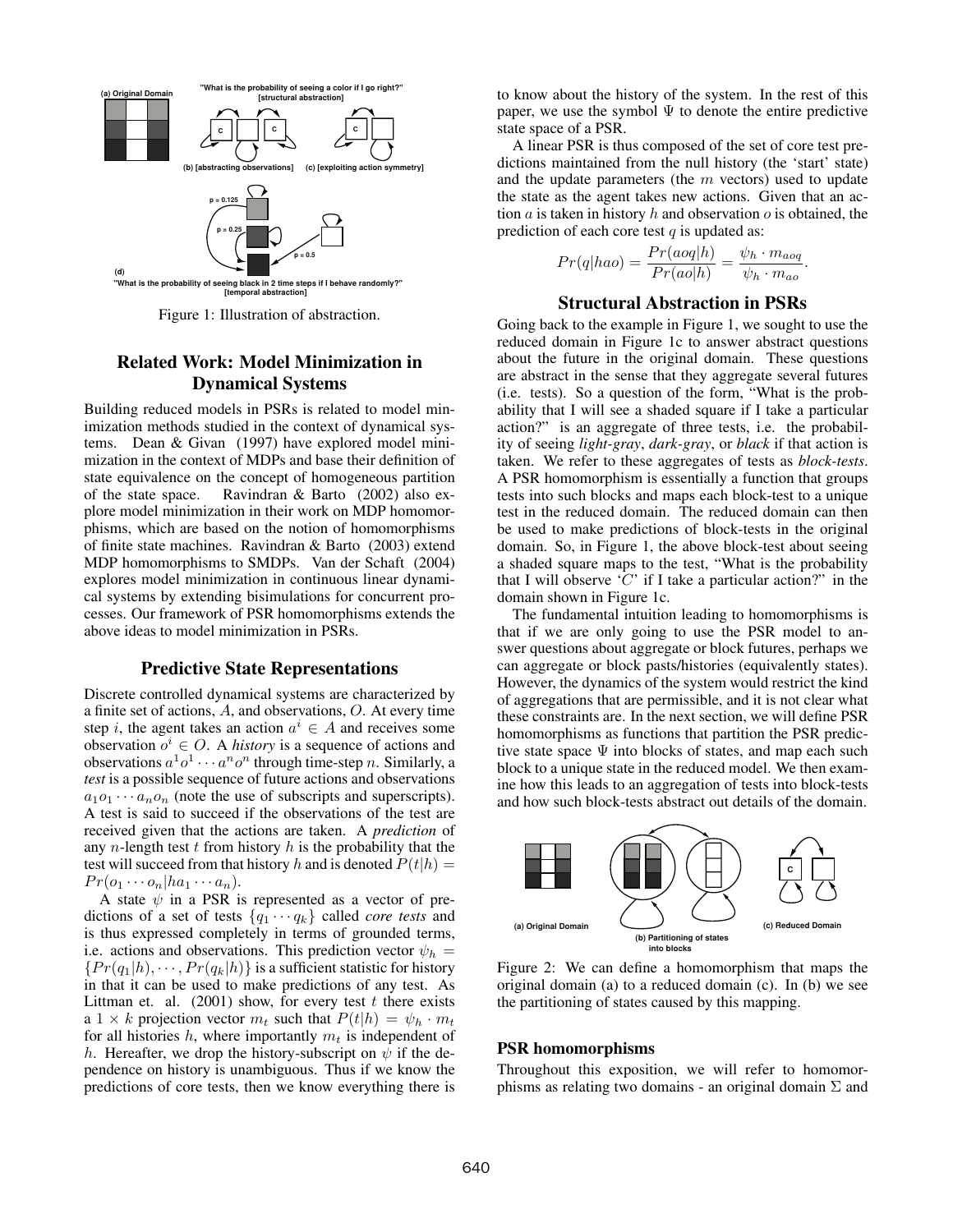its reduced image  $\Sigma'$ . We use  $\Psi$  to denote the predictive state space in  $\Sigma$  and use  $\Psi'$  to denote the same in  $\Sigma'$ . Similarly, A and O denote the action and observation sets in  $\Sigma$ , and  $A'$ and O' denote the same quantities in  $\Sigma'$ .

A *partitioning* of  $\Sigma$ 's state space  $\Psi$  is a collection of disjoint subsets, or  $blocks, B_1, \cdots, B_m$  of states such that each  $B_i \subseteq \Psi$  and  $\bigcup_i B_i = \Psi$ . We can define the block transition probability as:

$$
Pr(B_i|\psi, a) = \sum_{\hat{\psi} \in B_i} Pr(\hat{\psi}|\psi, a).
$$
 (1)

That is, when taking action a in state  $\psi$ ,  $Pr(B_i | \psi, a)$  is the probability that the next state is in block  $B_i$ .

Building on the concept of homomorphisms for MDPs, we now define PSR homomorphisms. Informally, a homomorphism is a tuple comprised of two surjections (many to one functions). The first is a surjection  $f : \Psi \to \Psi'$  that maps predictive state from  $\Sigma$  to  $\Sigma'$ . We will use  $f^{-1}(\psi')$  to refer to the block of states in  $\Sigma$  that map to  $\psi'$  in  $\Sigma'$ . The other is a surjection  $v_{\psi}: A \to A'$  that is mapping between actions conditioned on state, i.e. specifies a separate action mapping for every state. A homomorphism partitions  $\Psi$  into blocks such that each block maps to unique state in  $\Psi'$ .

Definition 1. *A PSR homomorphism from a PSR* Σ *to PSR*  $\Sigma'$  *is defined by a tuple of surjections*  $\langle f, v_{\psi}(a) \rangle$  *where*  $f$ .  $\Psi \to \Psi'$  and  $v_{\psi}: A \to A'$  for all prediction vectors  $\psi \in \Psi$ *such that:*

$$
Pr(\psi'|f(\psi), v_{\psi}(a)) = Pr(f^{-1}(\psi')|\psi, a)
$$
 (2)

*for all*  $\psi' \in \Psi', \psi \in \Psi, a \in A$ .

In words, Equation 2 requires that the transition probability from  $f(\psi)$  to  $\psi'$  in  $\Sigma'$  equal the probability of transition from  $\psi$  to the block  $f^{-1}(\psi')$  in  $\Sigma$  as defined in Equation 1.

We now show that a PSR homomorphism can be naturally thought of and expressed in grounded terms, i.e. in terms of actions and observations. Let  $u_{h,a}: O \to O'$ be a surjection from observations in  $O$  to  $O'$  in history  $\{h, a\}$ , and let  $v_h : A \to A'$  be a surjection from actions in A to A' in history h. Note that  $u_{h,a}$  and  $v_h$  are conditioned on history and define a separate mapping for every history. Let  $\Theta = \langle u, v \rangle$  so that in any history h,  $\Theta_h(a, o) = \{v_h(a), u_{h,a}(o)\}.$  Implicitly,  $\Theta$  also denotes a mapping between histories in the two domains. Consider a history  $\bar{h} = \{a^1o^1, \dots, a^no^n\}$ . The corresponding history in  $\Sigma'$  is  $\Theta_{\emptyset}(h) = \{\Theta_{\emptyset}(a^1o^1), \cdots, \Theta_{h^{n-1}}(a^n o^n)\},$  where  $h^{n-1} = a^1 o^1 \cdots a^{n-1} o^{n-1}$ . Since predictive state is a sufficient statistic for history,  $\Theta$  also implies a surjection  $(f)$ from  $\Psi$  to  $\Psi'$  and a surjection  $(v_{\psi})$  from A to A'.

The following theorem shows that a homomorphism from  $\Sigma$  to  $\Sigma'$  can be expressed in terms of surjections on actions and observations.

**Theorem 1.** *Consider PSRs*  $\Sigma$  *and*  $\Sigma'$ *. Define the*  $\Theta$  =  $\langle u, v \rangle$  *as above. The function*  $\Theta$  *is a homomorphism between*  $\Sigma$  and  $\Sigma'$  if and only if for any history h in  $\Sigma$ , any action a  $in A$  *and any observation*  $o' \in O'$ :

$$
Pr(o' | \Theta_{\emptyset}(h), v_h(a)) = \sum_{o \in u_{h,a}^{-1}(o')} Pr(o|h, a).
$$
 (3)

*Proof.* We first prove the forward direction. Let  $h_1$  be a history in  $\Sigma$  and let  $h'_1 = \Theta_{\emptyset}(h_1)$  be the corresponding history in  $\Sigma'$ . Consider an action  $a \in A$  and action  $a' = v_h(a)$ . The probability that we take action  $a'$  and arrive in history  $h'_2 = h'_1 a' o'$  is

$$
Pr(h'_2|h'_1, a') = Pr(h'_1a'o'|h'_1a')
$$
  
= 
$$
Pr(o'|h'_1a')
$$
  
= 
$$
\sum_{o \in u^{-1}_{h_1,a}(o')} Pr(o|h_1a)
$$
  
= 
$$
\sum_{o \in u^{-1}_{h_1,a}(o')} Pr(h_1ao|h_1a)
$$
  
= 
$$
\sum_{h_2 \in \Theta_o^{-1}(h'_2)} Pr(h_2|h_1a).
$$

Since predictive state is a sufficient statistic for history, the above result implies

$$
Pr(\psi'|h'_1, a') = \sum_{\psi \in \Theta_o^{-1}(\psi')} Pr(\psi|h_1 a)
$$

which satisfies the condition of Definition 1.

Since all of the above equations are equalities, the reverse direction automatically holds. Thus,  $\Theta$  is a homomorphism from  $\Sigma$  to  $\Sigma'$  expressed in grounded terms.  $\Box$ 

Consider Figure 2 (a redrawing of Figure 1); we now have the machinery to define a homomorphism that maps the example domain in Figure 2a to the domain in Figure 2c. The mapping between observations is straightforward: In every history, map all shades in Figure 2a to the observation 'C' in Figure 2c, and map the white color in 2a to the white color in Figure 2c. The mapping between actions is slightly more complicated (it exploits action symmetries):

- In all histories that end in the first column (from the left) in Figure 2a, map *Move-East* to *Move-Right* in Figure 2c. Map all the other actions to *stay in place*.
- In all histories that end in the middle column in Figure 2a, map both *Move-West* and *Move-East* to *Move-Left* in Figure 2c. Map all the other actions to *stay in place*
- In all histories that end in the third column in Figure 2a, map *Move-West* to *Move-Right* in 2c. Map all the other actions to *stay in place*

It is easy to see that this homomorphism effectively partitions the states in Figure 2a into the blocks in Figure 2b.

We now examine how a PSR homomorphism (that maps histories) leads to a surjection between tests, and how the image PSR  $\Sigma'$  can be used to answer questions about blocktests in the original PSR  $\Sigma$ .

### Answering Abstract (Block) Questions

As is the case for histories, a PSR homomorphism Θ maps tests in  $\Sigma$  to tests in  $\Sigma'$  in the following manner. Let  $t = a_1 o_1, \dots, a_n o_n$  be a test in  $\Sigma$ . In any given history h, the corresponding test in  $\Sigma'$  is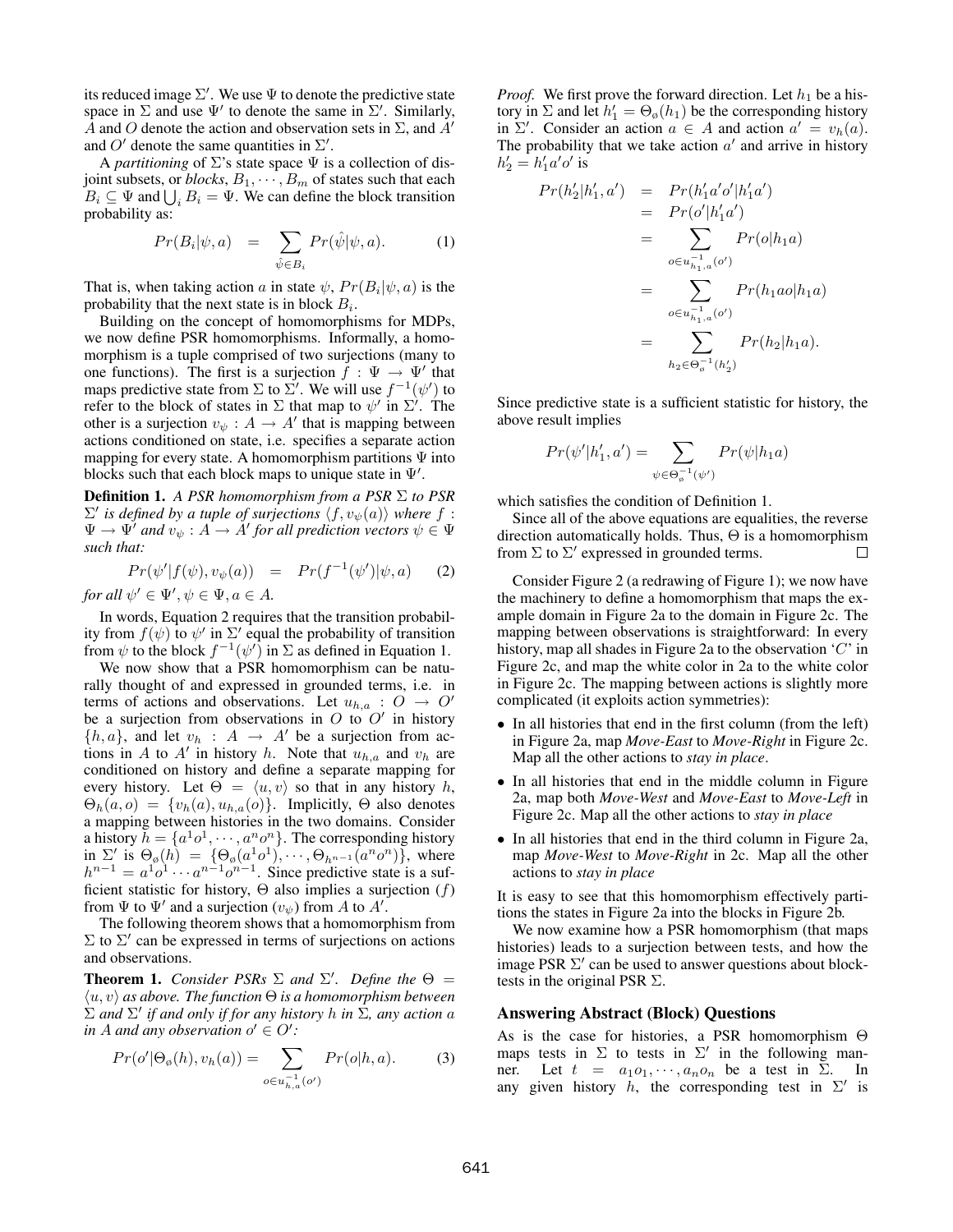$\Theta_h(t) = \{\Theta_h(a_1o_1), \cdots, \Theta_{ht_{n-1}}(a_n o_n)\},$  where  $t_{n-1}$  $a_1o_1 \cdots a_{n-1}o_{n-1}$ . Note that this mapping between tests is history dependent. Since  $\Theta$  is a surjection, the mapping between tests will also be many-to-one. This implies that in any given history,  $\Theta$  induces a partitioning of tests in  $\Sigma$  into disjoint blocks of tests such that all tests in a specific block map to a unique test in  $\Sigma'$ . The block-test in  $\Sigma$  that maps to test  $t'$  in  $\Sigma^i$  from history h is denoted  $\Theta_h^{-1}(t')$ . By definition, all tests that belong to the same block will be of the same length. However, tests in the same block do not have to specify the same observation or action sequence. We use **a<sup>B</sup>** to denote all the action sequences specified by tests in the block  $B$ , and  $\mathbf{o}_B$  to denote all the observation sequences specified by tests in B.

We say that a block-test  $B$  'succeeds' in history  $h$  if some observation sequence in **o<sup>B</sup>** is obtained given that a particular action sequence in  $a$ **B** is executed in h. As shorthand, in a slight abuse of notation, we denote this as  $Pr(B|h)$ . So for all action sequences  $\{a_1, \dots, a_n\} \in \mathbf{a}_\mathbf{B}$ ,

$$
Pr(B|h) = \sum_{\{o_1, \cdots, o_n\} \in \mathbf{O_B}} Pr(o_1, \cdots, o_n | ha_1 \cdots a_n).
$$
 (4)

Equation 4 requires that  $Pr(B|h)$  be the probability of seeing  $\mathbf{o}_B$  for every action sequence in  $\mathbf{a}_B$ .

The following theorem establishes the algebraic relationship between tests related by  $\Theta$ , essentially stating that the probability of  $B$  succeeding in history  $h$  is the probability that the corresponding test  $t'$  succeeds in  $\Theta_{\emptyset}(h)$ .

**Theorem 2.** Let  $\Theta$  be a homomorphism from  $\Sigma$  to  $\Sigma'$ . Let  $t' = \{a'_1o'_1, \dots, a'_no'_n\}$  be a test in  $\Sigma'$ . Define B to be the  $block \Theta_h^{-1}(t')$  *for any history h. Then,* 

$$
P(B|h) = Pr(t'|\Theta_{\emptyset}(h)).
$$

*Proof.* Consider any action sequence  $\{a_1, \dots, a_n\} \in$ <br>**a**<sub>B</sub>. Let  $t_{n-1}$  be shorthand for the sequence Let  $t_{n-1}$  be shorthand for the sequence  $a_1o_1, \dots, a_{n-1}o_{n-1}$ . Then  $P(B|h)$  is:

$$
= \sum_{\{o_1, \dots, o_n\} \in \mathbf{O}_B} Pr(o_1, \dots, o_n | ha_1 \dots a_n)
$$
  
= 
$$
\sum_{o_1 \dots o_n \in \mathbf{O}_B} Pr(o_1 | h, a_1) \dots Pr(o_n | h, t_{n-1}, a_n)
$$
  
= 
$$
\sum_{o_1 \in u_{h,a_1}^{-1}(o'_1)} Pr(o_1 | ha_1) \dots \sum_{o_n \in u_{h,t_{n-1},a_n}^{-1}(o'_n)} Pr(o_n | h, t_{n-1}, a_n).
$$

Let  $t'_{n-1}$  be shorthand for  $a'_1o'_1, \dots, a'_{n-1}o'_{n-1}$ . Invoking Theorem 1, the above equation is:

$$
= Pr(o'_1 | \Theta_{\emptyset}(h)a'_1) \cdots Pr(o'_n | \Theta_{\emptyset}(h), t'_{n-1}, a'_n)
$$
  
\n
$$
= Pr(o'_1 \cdots o'_n | \Theta_{\emptyset}(h)a'_1 \cdots a'_n)
$$
  
\n
$$
= Pr(t' | \Theta_{\emptyset}(h)).
$$

Thus a prediction of a test in the image  $\Sigma'$  gives us a prediction of a block of tests in  $\Sigma$ . But what kinds of questions does the prediction of a block-test answer? Since a blocktest can contain several different observation sequences, the prediction of a block-test is the probability that one of these sequences will occur for some sequence of actions. These predictions of block-tests thus generalize over observation sequences contained in that block-test.

Let us go back to in the example of Figure 2. In the previous section we described the PSR homomorphism that maps the domain in Figure 2a to the domain in the image PSR Figure 2c. Now consider the following test in Figure 2c: move left, and observe 'C'. This translates to a block-test comprised of 6 tests in the original domain: (a) move east and see *light gray*, (b) move east and see *dark gray*, (c) move east and see *black*, (d) move west and see *light gray*, (e) move west and see *dark gray*, and (f) move west and see *black*.

A prediction of this block would be a question of the form, "what is the probability that I will move east and see *light gray* OR *dark gray* OR *black*?", and will not be able to disambiguate between the observations contained in the block. Moreover this block-test can make the same prediction for moving west. In this manner, it also captures the symmetric nature of the *move-east* and *move-west* actions.

This example shows that predictions of block-tests abstract over observations and capture symmetry in actions. Thus, these predictions provide answers to structurally abstract questions about the world.

# Temporal Abstractions with Homomorphisms

In the formalism of homomorphisms developed thus far, a homomorphic image of a domain cannot be used to answer temporally abstract questions about the domain. A question (and its associated prediction) is said to be temporally abstract if it generalizes over action and observation sequences of different lengths. Questions of the form, "If I walk down this hallway, what is the probability that I will see a door?" abstract out the length of time it takes to walk down the hallway and anything else that we might observe in the process. As has been our motivating theme, we would like to scale the complexity of the domain with the degree of temporal coarseness of our questions. To get a more concrete idea of the types of temporal abstractions we wish to model, consider again the domain of Figure 1a. The following is a sample of the type of temporally abstract questions one can ask:

- "If I behave in a particular way (for instance, take random actions at every time-step), what is the probability I will see a black square in two time steps?". Questions such as these are only concerned with the final observation. Not only do they ignore the actions and observations that might occur along the way, they also ignore the length of any such sequences.
- "If I behave in a particular way, what is the probability that I will see three white squares in succession?". Questions such as these care about more than just the last observation. However, they still generalize over the length of observation sequences and over all the possible action sequences that eventually result in three white squares.
- "If I behave in a particular way, what is the probability that I will see a black square after I turn east in a white square?". This question abstracts over the length of time,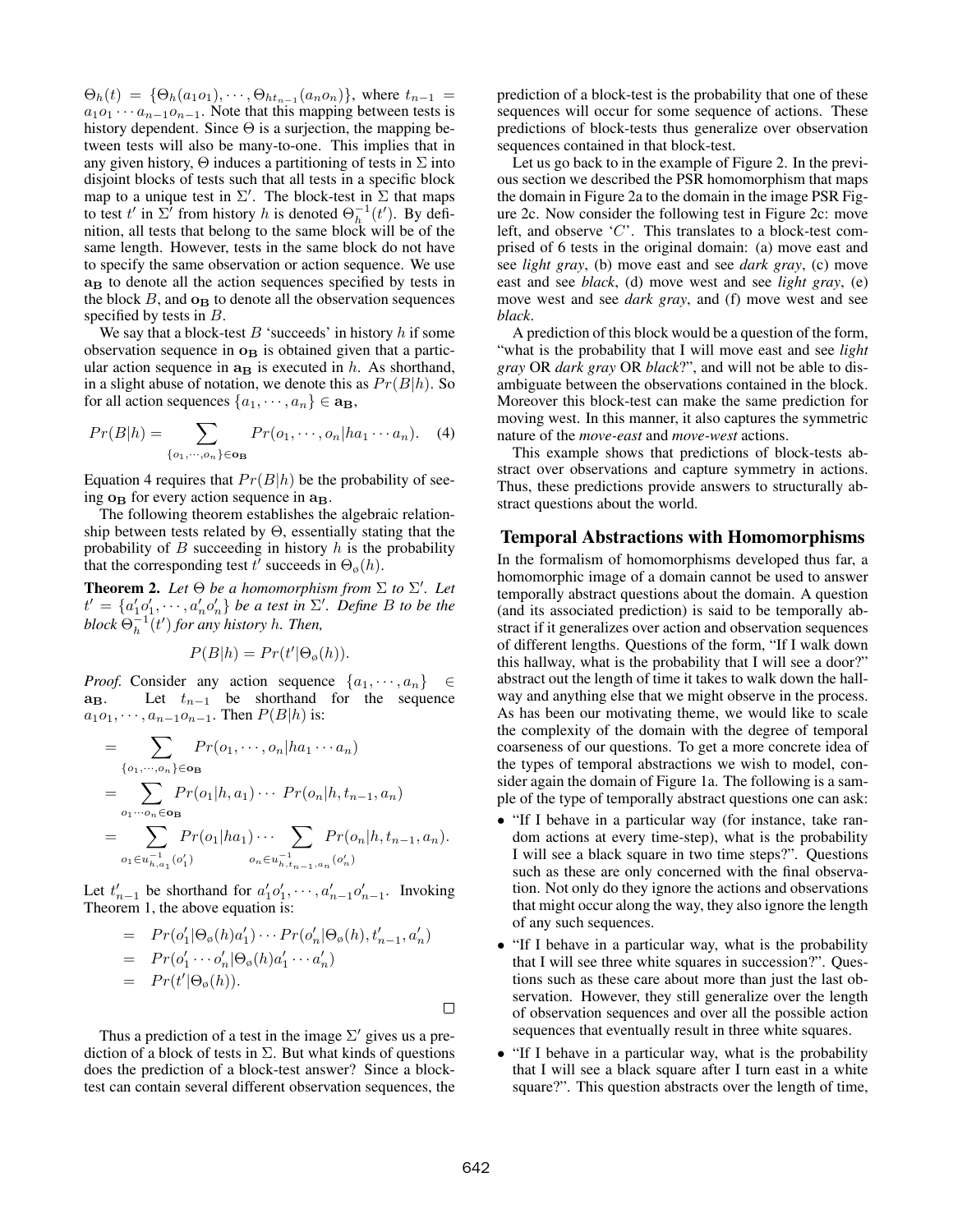and over any actions and observations that might have occurred before "white, east, black" is observed.

This is obviously not an exhaustive list, but it gives an idea of the kind of temporal abstractions that are possible. Rather than being conditioned on action sequences, these questions are conditioned on 'behaviors' that prescribe some way of acting in the world. We model these behaviors using the framework of *options*. Options were first defined for MDPs by Sutton, Precup, & Singh (1999) and can be viewed as temporally extended actions that prescribe a closed loop behavior until some termination condition is met.

We extend PSR homomorphisms to capture this type of temporal abstraction. The basic idea is the same as before a homomorphism will partition the space of tests in the original PSR into block-tests, and then map each of these blocks to a unique test in the image PSR. In the previous section, structural abstraction was obtained by creating block-tests that contained different observation sequences. It makes sense then that temporal abstraction can be obtained by creating block-tests that contain tests of different lengths. We will equip PSR homomorphisms to achieve such groupings.

Next, we formalize options for PSRs and define the concepts of *option histories* and *option tests* (as opposed to primitive histories and tests). We show that the definition of PSR homomorphisms implies a mapping from option tests in the original PSR to primitive tests in the image PSR. This extension will give us the power and flexibility we need to capture the kind of temporal abstractions outlined above.

### **Options**

An option  $\omega$  can be thought of as a temporally extended action that is defined by: a) a closed loop *policy*  $\pi^{\omega}$  that gives a probability distribution over actions for any history; b) an *initiation set* of histories in which the option can be executed; and c) a set of *termination conditions*,  $\beta_h \in [0, 1]$ that specify the probability of the option terminating in any given history  $h$ . Coupled with the system dynamics, an option policy also maps histories to a probability distribution over action sequences, which we denote  $\pi^{\omega}(a_1 \cdots a_n|h)$ .

Option tests are defined as a sequence of options and primitive tests, i.e.  $\bar{t} = \omega_1 t_1 \cdots \omega_n t_n$  where  $t_1 \cdots t_n$  are primitive tests. Similarly, an option history is a sequence of options and primitive tests from the beginning of time,  $\bar{h} = \omega^1 t^1 \cdots \omega^n t^n$ . We can trivially represent a primitive action by wrapping it in an option that deterministically takes the action and then terminates. Similarly, we can trivially define a primitive test  $t = a_0$  as an option-test  $\bar{t} = \omega t$  where  $\omega$  is a wrapper for action a.

An option-test  $\bar{t} = \omega_1 t_1 \cdots \omega_n t_n$  is said to succeed if all the primitive tests  $t_1 \cdots t_n$  succeed in sequence given that the option sequence  $\omega_1 \cdots \omega_n$  is executed. The probability of success is given by:

$$
Pr(\bar{t}|\bar{h}) = Pr(t_1 \cdots t_n | \bar{h}\omega_1 \cdots \omega_n)
$$
  
= 
$$
Pr(t_1|\bar{h}, \omega_1) \prod_{i=2}^n Pr(t_i|\bar{h}, {\{\omega t\}}_{i-1}, \omega_i)
$$

where  $\{\omega t\}_{i=1}$  denotes the sequence  $\omega_1 t_1 \cdots \omega_{i-1} t_{i-1}$ . The probability that primitive test t succeeds when option  $\omega$  is executed in history  $\bar{h}$  is:

$$
Pr(t|\bar{h}\omega) = Pr(t|\bar{h})\pi^{\omega}(a_1 \cdots a_n|h).
$$

A primitive test t is said to be a possible *outcome* of an option  $\omega$  in history  $\bar{h}$  if  $Pr(t|\bar{h}\omega) > 0$ . Note that we can condition the prediction of a primitive test on an option history since since a history represents actions and observations that have already occurred. Thus an option history  $\bar{h} = \omega^1 t^1 \cdots \omega^n t^n$  can always be converted into a unique equivalent primitive history  $h = t^1 \cdots t^n$ .

### Temporally Abstract Homomorphisms

While options are temporally abstract actions, option-tests are not temporally abstract tests - the length of any optiontest  $\omega_1 t_1 \cdots \omega_n t_n$  is just the sum of the lengths of the component tests  $t_1 \cdots t_n$ . We now extend the framework of homomorphisms to capture temporal abstraction over tests. Consider a PSR  $\Sigma$  and it's image PSR  $\Sigma'$ . Let  $\Omega$  refer to the set of options in  $\Sigma$  and let T refer to all tests that are possible outcomes of options in  $\Omega$  in any history. Let A' and O' denote the action and observation sets in  $\Sigma'$ .

Define  $u_{\bar{h},\omega}$  :  $T \rightarrow O'$  as a surjection from tests in T to observations in O' in history  $\{\bar{h}, \omega\}$ . Define  $v_{\bar{h}}$ :  $\Omega \to A'$  as a surjection from options in  $\Omega$  to actions in A' in history  $\bar{h}$ . Let  $\Theta = \langle u, v \rangle$  so that in any history  $\bar{h}$ ,  $\Theta_{\bar{h}}(\omega, t) = \{v_{\bar{h}}(\omega), u_{\bar{h},\omega}(t)\}\.$  As before,  $\Theta$  also induces a surjection from histories in  $\Sigma$  to  $\Sigma'$ . Let  $\bar{h} = \omega^1 t^1 \cdots \omega^n t^n$ be a history in  $\Sigma$ . The corresponding history in  $\Sigma'$  is  $\Theta_{\emptyset}(\bar{h}) = \{ \Theta_{\emptyset}(\omega^1, t^1), \dots, \Theta_{\bar{h}^{n-1}}(\omega^n t^n) \},$  where  $\bar{h}^{n-1}$  is used as shorthand for  $\omega^1 t^1 \cdots \omega^{n-1} t^{n-1}$ .

The next theorem specifies the condition under which  $\Theta$ will be a homomorphism from  $\Sigma$  to  $\Sigma'$ .

**Theorem 3.** *Let*  $\Sigma$  *be a PSR with options*  $\Omega$  *and outcomes* T, and  $\Sigma'$  be a PSR with actions  $A'$  and observations  $O'$ . *Define the tuple*  $\Theta = \langle u, v \rangle$  *as above. The function*  $\Theta$  *is a homomorphism from*  $\Sigma$  *to*  $\Sigma'$  *if and only if for all option histories*  $\bar{h}$  *in*  $\Sigma$ *, options*  $\omega \in \Omega$ *, and observations*  $o' \in O'$ 

$$
Pr(o' | \Theta_{\varphi}(\bar{h}), v_{\bar{h}}(\omega)) = \sum_{t \in u_{\bar{h},\omega}^{-1}(o')} Pr(t | \bar{h}, \omega).
$$
 (5)

*Proof.* We first prove the forward direction. That is, given that Equation 5 holds, we want to show that  $\Theta$  is a homomorphism from  $\Sigma$  to  $\Sigma'$ , i.e satisfies the condition of Definition 1. Let  $\bar{h}_1$  be a history in  $\Sigma$  and let  $h'_1 = \Theta_{\emptyset}(\bar{h}_1)$  be the corresponding history in  $\Sigma'$ . Consider an option  $\omega \in \Omega$ and action  $a' = v_{\bar{h}}(\omega)$ . The probability that we take action  $a'$  and arrive in history  $h'_2 = h'_1 a' o'$  is

$$
Pr(h'_2|h'_1, a') = Pr(h'_1a'o'|h'_1a')
$$
  
= 
$$
Pr(o'|h'_1a')
$$
  
= 
$$
\sum_{t \in u_{\bar{h}_1,\omega}^{-1}(o')} Pr(t|\bar{h}_1\omega)
$$
  
= 
$$
\sum_{t \in u_{\bar{h}_1,\omega}^{-1}(o')} Pr(\bar{h}_1\omega t|\bar{h}_1\omega)
$$
  
= 
$$
\sum_{\bar{h}_2 \in \Theta_o^{-1}(h'_1)} Pr(\bar{h}_2|\bar{h}_1\omega).
$$